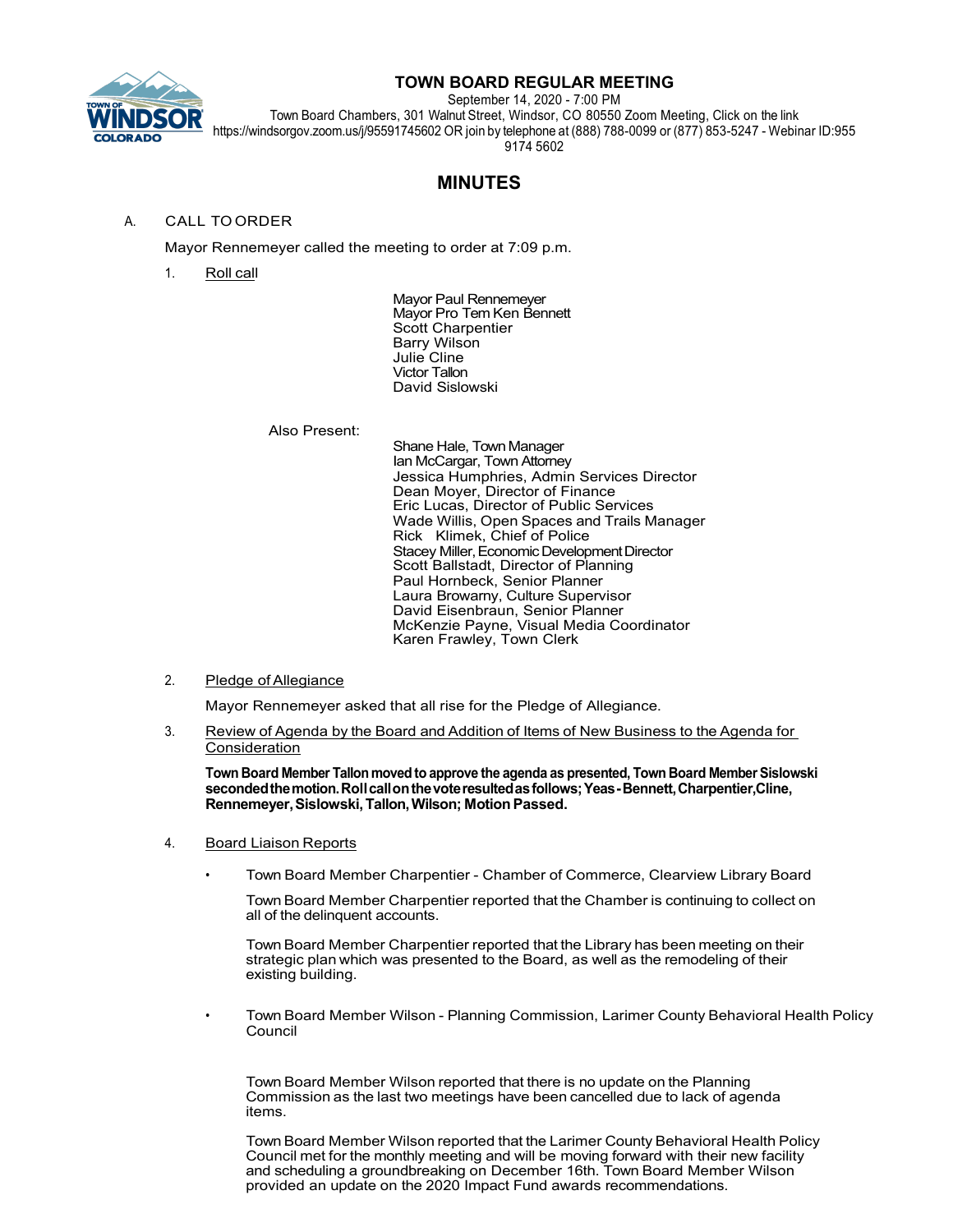• Mayor Pro Tem Bennett - Water and Sewer Board, 34, 74 and I-25 Coalition's

Mayor Pro Tem Bennett reported that the Water and Sewer Board met last Wednesday and celebrated that Larimer County approved the 1041 permit for the NISP project.

Mayor Pro Tem Bennett report that the 34 Coalition won't meeting again until October and will discuss the interchanges at 35th Avenue and 47th Avenue in Greeley at US 34 design.

• Town Board Member Cline – Tree Board, Poudre River Trail Corridor Authority, Historic Preservation Commission

Town Board Member Cline reported that the Tree Board completed the audit of the trees at Chimney Park the end of August. The Tree Board will be having their meeting coming up in the next few weeks.

TownBoard Member Cline reported that the Historic Preservation Commission met last week and has prepared some items that are on the agenda this evening.

Town Board Member Cline reported that the Poudre River Trail Corridor Authority had a half day retreat where they discussed the future of the corridor and decided to begin meeting every other week as opposed to monthly. Three subcommittees were established to focus on finding the strategy for the Poudre Trail.

• Town Board Member Tallon - Parks, Recreation and Culture Advisory Board, Great Western Trail Authority

Town Board Member Tallon reported that Park, Recreation, and Culture had a meeting at the first of the month and was unable to attend.

Town Board Member Tallon reported that the Great Western Trail provided financial updates. Construction is still underway and will have the ability to start seeing the trail, and the bridge has been completed.

• Town Board Member Sislowski - Windsor Housing Authority, Windsor

Severance Fire District TownBoard Member Sislowski reported that the

Housing Authority meets tomorrow at 3:00.

Town Board Member Sislowski reported that the Windsor Severance Fire District had it's meeting on September 10th and had a presentation regarding fire impact fees. There is a slight delay in property tax collections due to COVID but still in decent financial condition. There was a presentation on the consideration of forming a dive rescue team. There was a review of an informative material for the upcoming 2020 electionto allowing them to degallagherize.

• Mayor Rennemeyer - Downtown Development Authority, North Front Range MPO

Mayor Rennemeyer reported that the Downtown Development Authority met for an informal work session where an alleyway design on the backlots project was discussed.

Mayor Rennemeyer reported that the North Front Range MPO, in addition to the ordinary business, had a CDOT representative named Jamie Grimm provide an update on the status of the CDOT boundary guidebook. Based upon the history and the study of the guidebook, it's a seven-step process described in the State statutes to change TPR boundaries as well as the federal boundaries requirements that pertain to MPOs. Weld County has three MPO's and the County Commissioners would like to look at consolidating to two MPO's by the end of the year.

# 5. Public Invited to be Heard

Mayor Rennemeyer opened the meeting up for public comment, to which there was none.

# B. EXECUTIVE SECTION

1. An Executive Session Pursuant to C.R.S. §24-6-40(4)(b) to Confer with the TownAttorney for the Purposes of Receiving Legal Advice on Specific Legal Questions Concerning Sewer Capacity Issues (Ian McCargar, Town Attorney)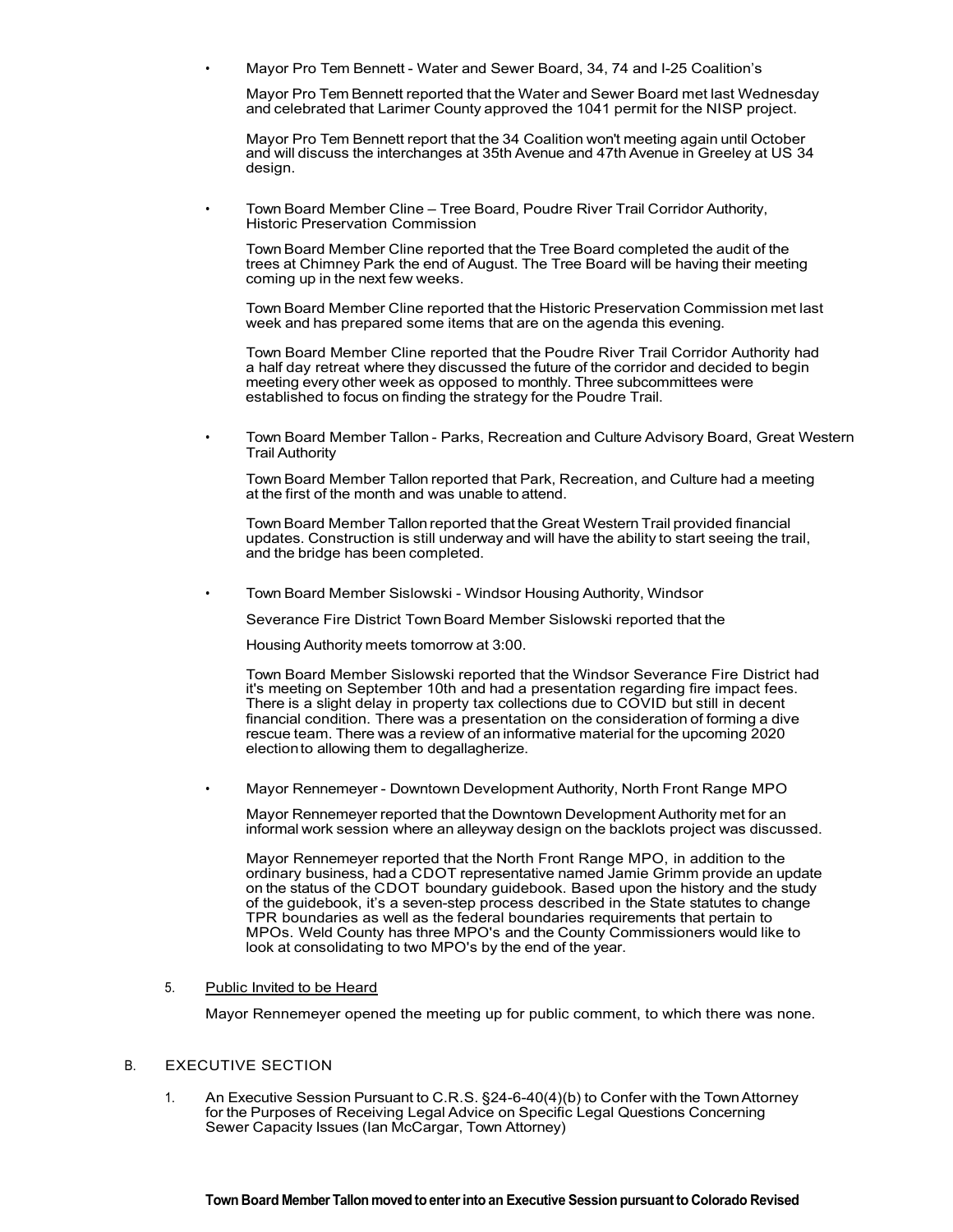**Statutes24-6-402(4)(b)toconferwiththeTownAttorneyforthepurposeofreceivinglegaladviceon specificlegalquestionsconcerningsewercapacityissues.,MayorProTemBennettsecondedthe motion. Roll call on the vote resulted as follows; Yeas - Bennett, Charpentier, Cline, Rennemeyer, Sislowski, Tallon, Wilson; Motion Passed.**

Upon a motion duly made, the Town Board entered into an Executive Session at 7:31 p.m.

Upon a motion duly made, the Town Board returned to the Regular Meeting at 8:01 p.m.

The Executive Session was closed and the Town Board returned to the Regular Meeting.

Upon returning to the Regular Meeting, Mayor Rennemeyer advised that if any participants in the Executive Session believed the session contained any substantial discussion of any matters not included in the motion to convene the Executive Session, or believed any improper action occurred during the Session in violation of the Open Meetings Law; such concerns should now be stated. Hearing none, the Regular Meeting resumed at 8:01p.m.

# C. CONSENT CALENDAR

2. Board and Commissions Appointments - K. Frawley, Town Clerk On September 8 Mayor Rennemeyer and Mayor Pro Tem Bennett conducted various Board and Commissions appointments for vacant seats. The following individuals are being recommended for appointment.

Board of Adjustment/Appeals James Penfold - Term expiring September 2024 Stacey Shea - Term expiring September 2024

Historic Preservation Commission Cheryl Cordova - Term expiring March 2024 Melanie Starck - Term expiring March 2023

Parks, Recreation, and Culture - Terms expiring September 2024 Lainie Peltz Heidi Hammer

Tree Board Jason King - Term expiring September 2024

Water and Sewer Board Carlos Medina - Term expiring March 2025

Windsor Housing Authority Jake Martin - Term expiring March 2025 Diana Frick - Term expiring March 2021

- 3. Minutes of the July 27, August 10, and August 24, 2020 Regular Town Board Meeting K. Frawley, Town Clerk
- 4. Report of Bills August 2020

**Board Member Cline moved to approve the consent calendar as presented, Mayor Pro TemBennett secondedthemotion.Rollcallonthevoteresultedasfollows; Yeas - Bennett, Charpentier, Cline, Rennemeyer, Sislowski, Tallon, Wilson; Motion Passed.**

# D. BOARD ACTION

1. Resolution No. 2020-70 - A Resolution Appointing John D. Root of Lind, Ottenhoff & Root to Serve as Special Litigation Counsel Pursuant to Section 9.1.G of the Windsor Home Rule Charter

The Home Rule Charter authorizes the appointment of Special Counsel upon the recommendation of the Town Attorney or Town Manager. This Resolution appoints John D. Root of Lind, Ottenhoff & Root, LLP, to serve as special litigation counsel with respect to a dispute that has arisen regarding sanitary sewer lift station capacity units.

Mr. Root's qualifications are set forth in his Resume attached.

Appointment of counsel does not compel litigation, but is a sensible step to assure the Town's interests are represented in that arena, should it occur. I am recommending Mr. Root's appointment.

The attached Resolution approves the terms of representation set forth in Mr. Root's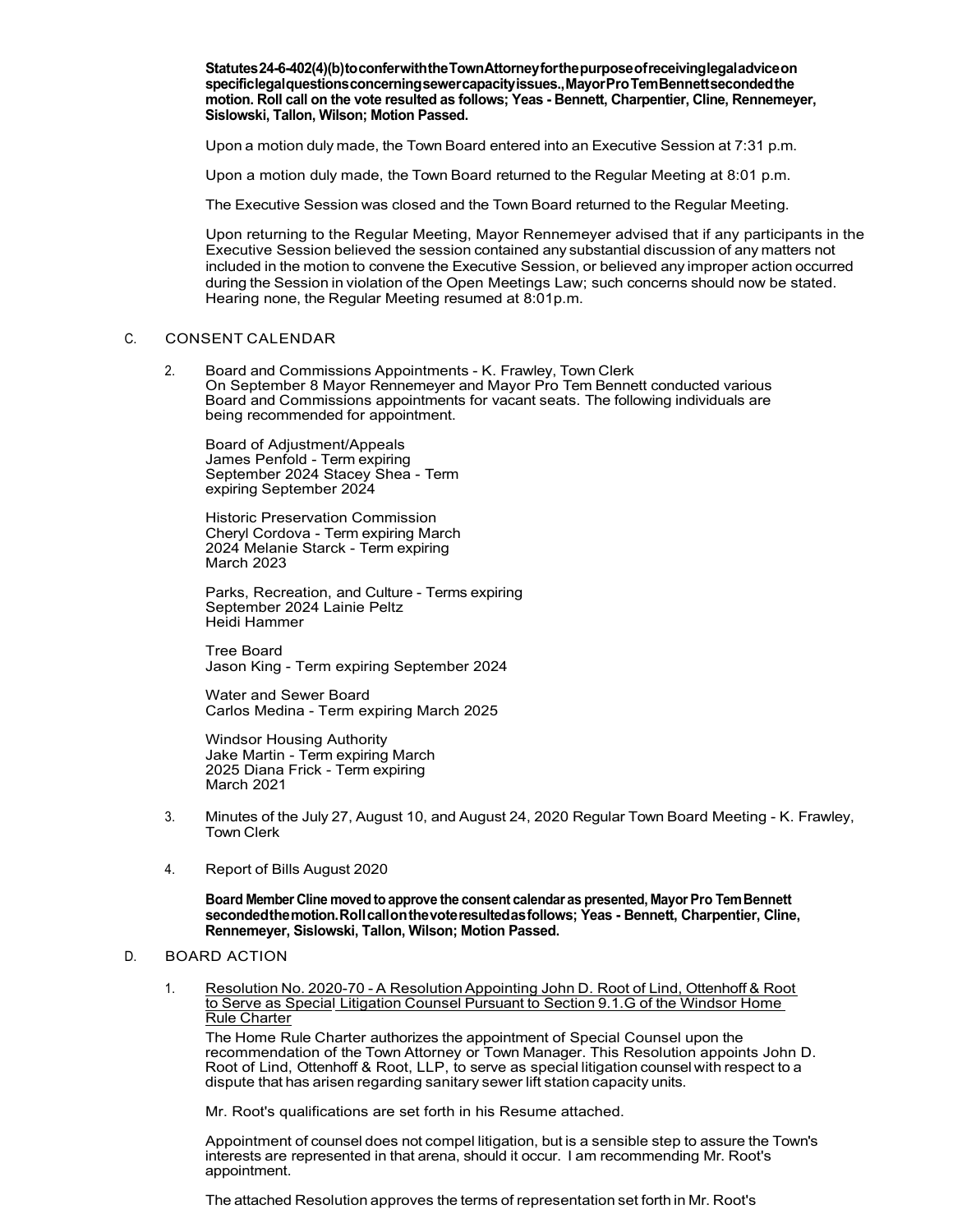engagement letter dated September 9, 2020.

Per Mr. McCargar, the Home Rule Charter allows the Town Board to appoint special council with recommendation of the Town Manager or the TownAttorney. It is recommended that the Board appoint John Root of Lind, Ottenhoff, & Root to serve as special litigation council in a matter involving sanitary sewer lift station credits.

**Town Board Member Wilson moved to approve Resolution No. 2020-70., Town Board Member Tallon secondedthemotion.Rollcallonthevoteresultedasfollows;Yeas-Bennett,Charpentier,Cline, Rennemeyer,Sislowski,Tallon,Wilson; MotionPassed.**

2. Resolution No. 2020-72 - A Resolution Approving and Adopting the Town of Windsor Strategic Plan 2020-2025

InAugust, staff launched a community engagement campaign to garner input on the 2020- 2025 Town Strategic plan, drafted by the Town Board and leadership team. Various opportunities were made available to residents to provide their input and comments. This included the launch of a new online platform, Project Connect, for virtual participation and two in-person sessions in early August.

Participants were asked how the plan could be improved, what was missing, and to indicate their top priority in each Focus Area. Total participation was approximately 100 people. Attached you will find the complete set of raw data and comments from both the virtual and in-person participation.

Overall, participants appreciate what is in the plan and for the most part, agree it is the direction in which the Town should be going. The top priority for a Vibrant Economy is to attract balanced commercial development that will sustain the future of Windsor. For Strategic Growth, the top priority, by a large margin, is to establish community separators and preserve open space. Two top priorities prevailed in Sustainable Infrastructure—adequately maintain and ensure that existing infrastructure keeps up with growth; and establish alternate truck routes to diminish truck traffic on Main Street.

In regards to what was missing or needing improvement, it was mentioned multiple times the need to address affordable housing as well as diversity and inclusion. Staff has composed and added a guiding principle on inclusion and diversity in the Strategic Plan for consideration. Staff is looking for direction on how, if so decided, the Town Board would like to add a goal on affordable housing.

Per Mr. Hale, overall looking at the comments, the public seemed to overwhelmingly think the plan for the most part was the direction the Town should be going and agreed with the priorities. In regards to what is missing or needing improvement, two categories were identified. They were addressing affordable housing and diversity and inclusion. Staff created a statement to address inclusion that would fall under the guiding principles section of the strategic plan. That statement reads, "Windsor promotes a community that is diverse, respectful, and welcoming. We encourage dialogue and provide opportunities for all residents' voices to be heard. We operate programs and services that are fair and equitable. We strive to make our services and community resources accessible and to connect residents with each other and their government in a way that makes them feel valued." Per Mr. Hale, affordable housing was not addressed since the Board has not talked about that issue and didn't want to add goals without the Board's input.

Mayor Rennemeyer stated that he would support affordable housing being in the strategic plan and would support the Board having a work session prior to approving the budget for next year. Mayor Rennemeyer stated that he has had conversations with Mayor Pro Tem Bennett about some alternative, outside of the box methods by which the Town could support affordable housing in this community a little bit different than what we have supported in the past.

Town Board Member Sislowski asked if it was being suggested to use taxpayer dollars to support affordable housing or would it be just organizational support. Mayor Rennemeyer responded that he believes there are alternatives that support affordable housing that do not need taxpayer funds.

Mayor Pro Tem Bennett stated that he thinks it would be healthy to have some brainstorming surrounding some creative ways to support affordable housing. While not in favor of government subsidies, he has looked at what is happening in other communities and is interested to see if we may be able to partner with another community. Mayor Pro Tem Bennett would like a work session to talk about and explore other alternatives.

Town Board Member Wilson stated that this subject has been talked about a lot but the effort has been kind of half- hearted, so we need to either do it or not. If we have a conversation, the Board can make a better determination which direction to go instead of having it listed as something we would like to do.

Town Board Member Bennett stated that he thinks there is an issue but we do not have much data as to the extent affordable housing is in fact an issue in Windsor. Mayor Pro Tem Bennett stated that he thinks that identifying the situation, and look at brainstorming options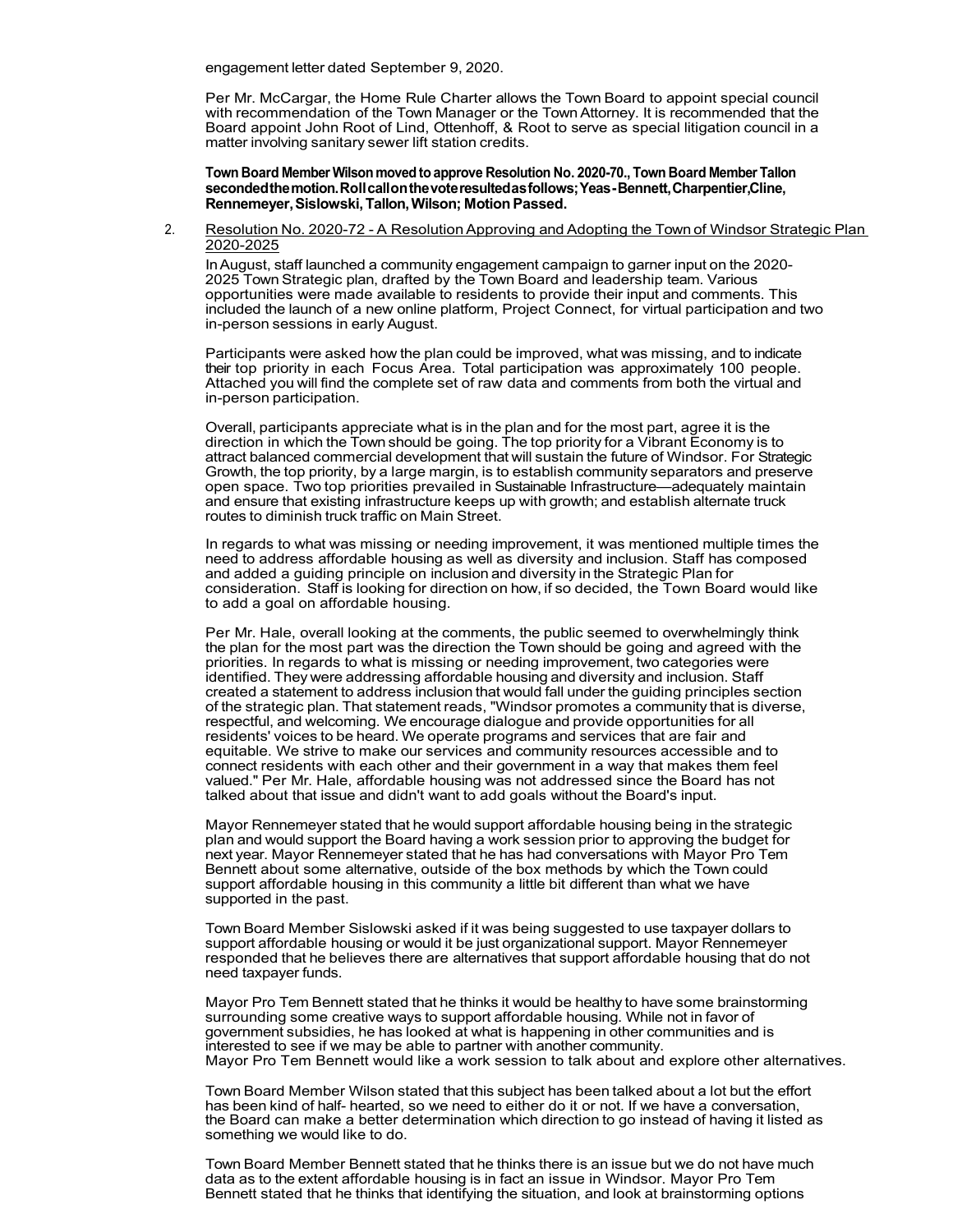should all be part of the work session. One of the items included in that would be improving our transportation network.

Mayor Rennemeyer stated that the topic he brought up was suggested by Mr. Lind as an alternative form of affordable housing, which is not under the normal umbrella of traditional. Since this is a comment that was brought up by the public, it is worth the Board's time to at least have a work session where all options can be fully addressed.

TownBoard Member Charpentier asked for clarification on what affordable housing criteria is as he is still stumped. He can't think of any affordable housing that can happen without subsidized homes and can't see how to work it.

Town Board Member Charpentier also asked if anyone knew how to qualify for affordable housing. Mr. Hale stated that he believes that everybody defines affordable housing differently and Town Board Member Charpentier is correct in that if you want to be affordable, it is hard to imagine an affordable housing product that wasn't subsidized somehow. Mr. Hale stated that if the Board decided on an option, the board would set the criteria for qualification based on what the Boardwants to achieve.

Mayor Pro Tem Bennett stated that a better term to use could be housing affordability because when you use affordable housing, people think of Federal programs where a certain criterion is determined such as a percent of the AMI. Mayor Pro Tem Bennett stated that he was looking at a much broader context and housing affordability would be for a middleclass work force that probably wouldn't even qualify for some of the federal housing programs. A work session would really clarify what it is being talked about, what are some ideas and options. Town Board Member Charpentier stated that it has been mentioned about a down payment assistance and asked if that was for the purchase of a home, and asked if affordable housing typically means apartments or rentals. Town Board Member Charpentier also inquired whether the Board comes up with some sort of affordable housing support, or would the Board come up with some sort of rent or price control so it doesn't go up between owners. Mayor Pro Tem Bennett stated that he has seen that and he has learned that there are all kinds of programs available. Mr. Hale stated that he thinks there are a lot of goals that would not necessarily cost the town a lot of money but in the end the Board gets to make the decision. Mayor Rennemeyer stated that since the community brought this up as a priority of the Town, he is advocating for a work session to discuss it.

TownBoard Member Charpentier asked where affordable housing ranked on the plan. Mr. Hale stated that since it was not a category listed on the plan it didn't rank, but was listed as something the plan was missing when the comments came back.

Town Board Member Cline asked what does affordable housing had to do with what is on the floor right now with the resolution and asked for clarification if the resolution was not going to be adopted or will be adopted with this inclusion. Mayor Rennemeyer clarified that this was what Mr. Hale was asking, if we should be amending the strategic plan to include the two items that he said were a majority of the feedback that was received. Mr. Hale stated that the statement for inclusion has been added as a guiding principle and is included in the plan. Mr. Hale stated that the Board's options are to adopt the resolution as is and to agree to have a future work session to talk about affordable housing which could be added to the strategic plan later as an amendment, if decided, or the resolution could be tabled and have a work session first before adopting.

Mayor Pro Tem Bennett stated that he suggests the Board adopt the strategic plan as written with the understanding that there will be a work session to discuss affordable housing. Town Board Member Cline stated that she agrees with Mayor Pro Tem on adopting the strategic plan as written and have a future work session.

TownBoard Member Charpentier stated that he believes that there are many people who would not want to see that word put into the strategic plan because they relate subsidized housing as affordable housing which would be low rent housing. Town Board Member Charpentier asked for clarification on putting affordable housing in the strategic plan now and then have a work session. Mr. Hale responded that there are two things themes that came up that the public stated the Town missed the mark on. One was anything to do with inclusion. There were no goals for inclusion, but it did seem to fit nicely with the guided principles, so staff added a draft statement in the strategic plan about inclusion. The other is affordable housing, but because of the board not having a unified voice on the subject, staff did not want to take a stab at any kind of goal. Mr. Hale stated that there is nothing in the adopted plan about affordable housing. Mayor Rennemeyer stated that the plan that is on the floor as per resolution 2020-72, does not have any mention of affordable housing.

**Town Board Member Tallon moved to approve Resolution No. 2020-72 as presented., Town Board MemberSislowskisecondedthemotion.Rollcallonthevoteresultedasfollows;Yeas-Bennett,**  Charpentier, Cline, Rennemeyer, Sislowski, Tallon, Wilson; Motion Passed.

3. Public Hearing Regarding Designation of the Halfway Homestead as a Local Historic Landmark- Jacoby Farm Subdivision 2nd Filing Tract G - Laura Browarny, Town of Windsor, Applicant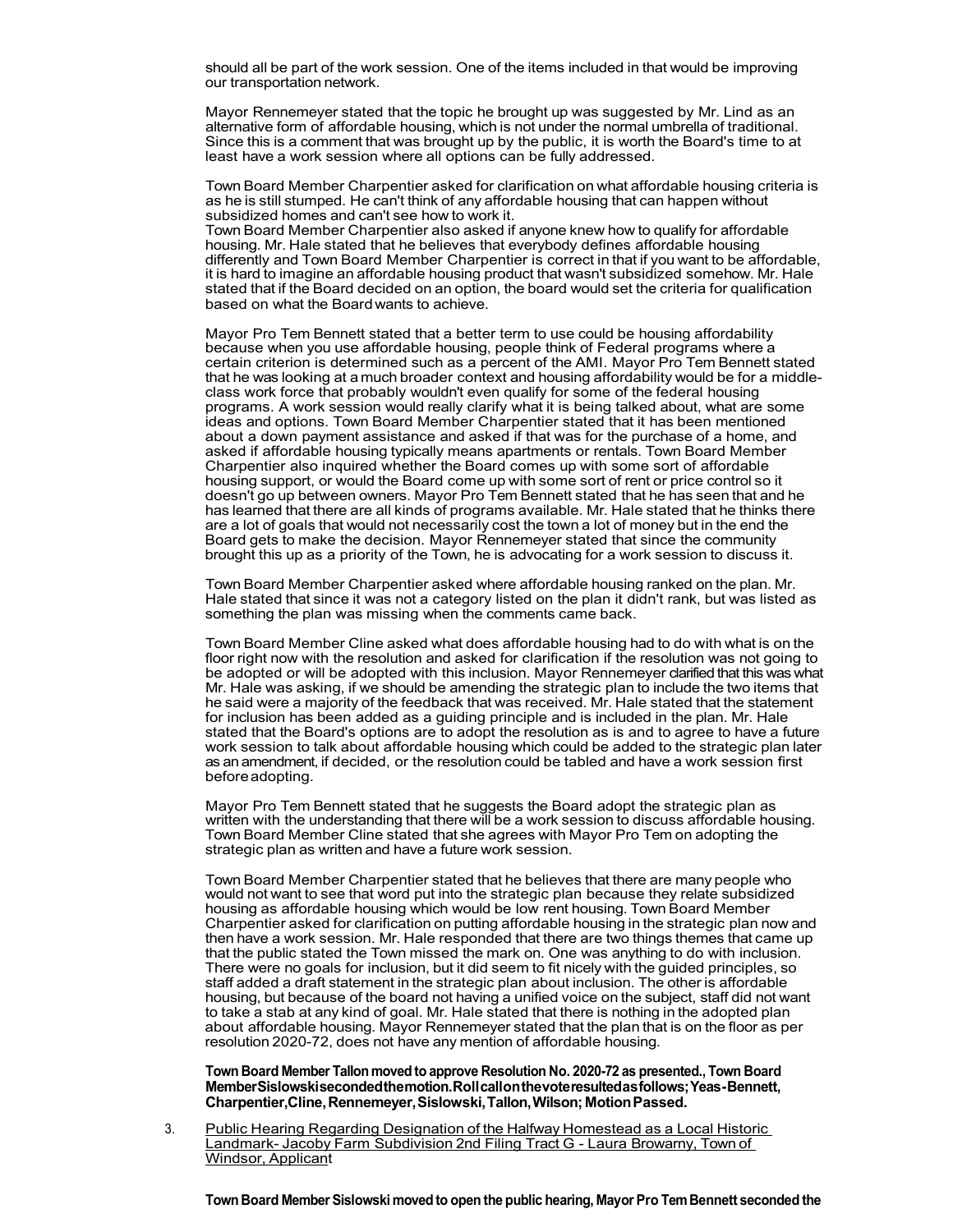# **motion. Roll call on the vote resulted as follows; Yeas - Bennett, Charpentier , Cline, Rennemeyer, Sislowski,Tallon,Wilson; MotionPassed.**

Ms. Laura Browarny, Culture Supervisor with the Parks, Recreation, and Culture Department, has submitted a nomination on behalf of the Town of Windsor to designate the Halfway Homestead Site as a historic landmark. Located at 33327 Weld County Road 15, the site contains the Halfway House (built 1873) and Dickey Farmhouse (built 1907) farmhouse and has significance for its connection to the Overland Trail. The trail passed very near or may have run directly through the site and the site was used by pioneers traveling across the country, stage coaches carrying US mail stopped at the site, and the area later become part of one of the most prominent farms in the Windsor area.

For additional background information and history please refer to enclosed materials.

#### Criteria for Designation:

Proposed Landmarks must be at least fifty (50) years old and meet one (1) or more of the criteria for architectural, social, or geographical/environmental significance hereinafter described. A landmark could be exempt from the age standard if it is found to be exceptionally important in other significant criteria.

## *Architectural*

### **a. Exemplifiesspecificelementsof anarchitecturalstyleor period.**

Staff Comment: N/A

**b. Example of the work of an architector builder who is recognized for expertise nationally statewide, regionally orlocally.**

Staff Comment: N/A

**c. Demonstratessuperiorcraftsmanshipor highartisticvalue.**

Staff Comment: N/A

**d. Representsaninnovationinconstruction,materialsor design.**

Staff Comment: N/A

# **e. Patternorgroupingofelementsrepresentingatleastone(1)oftheabovecriteria.**

Staff Comment: N/A

# **f. Significant historicremodel.**

Staff Comment: N/A

# *Social*

# **a. Site ofhistoricaleventthathadan effectupon society.**

Staff Comment: The site is linked to the Overland Trail and settlement of the west by European-Americans.

# **b. Exemplifiescultural,political,economicor socialheritageofthecommunity.**

Staff Comment: The site exemplifies Windsor's cultural, economic and social heritage for its role serving travelers on the Overland Trail and westward expansion and its role as one of the earliest and largest area farms, reflecting Windsor's and agricultural heritage.

# **c. Anassociationwitha notablepersonortheworkof a notableperson.**

Staff Comment: n/a

# *Geographic/Environmental*

*a. Enhances sense of identity of the community.*

Staff Comment: The homestead enhances sense of identity in the community due to its ties to early pioneers, *earlyagriculturaldevelopmentofWindsor,andtheprominentfamilieswhoresidedthere.*

#### *b. An establishedandfamiliarnatural settingor visualfeature ofthe community.*

*Staff Comment: N/A*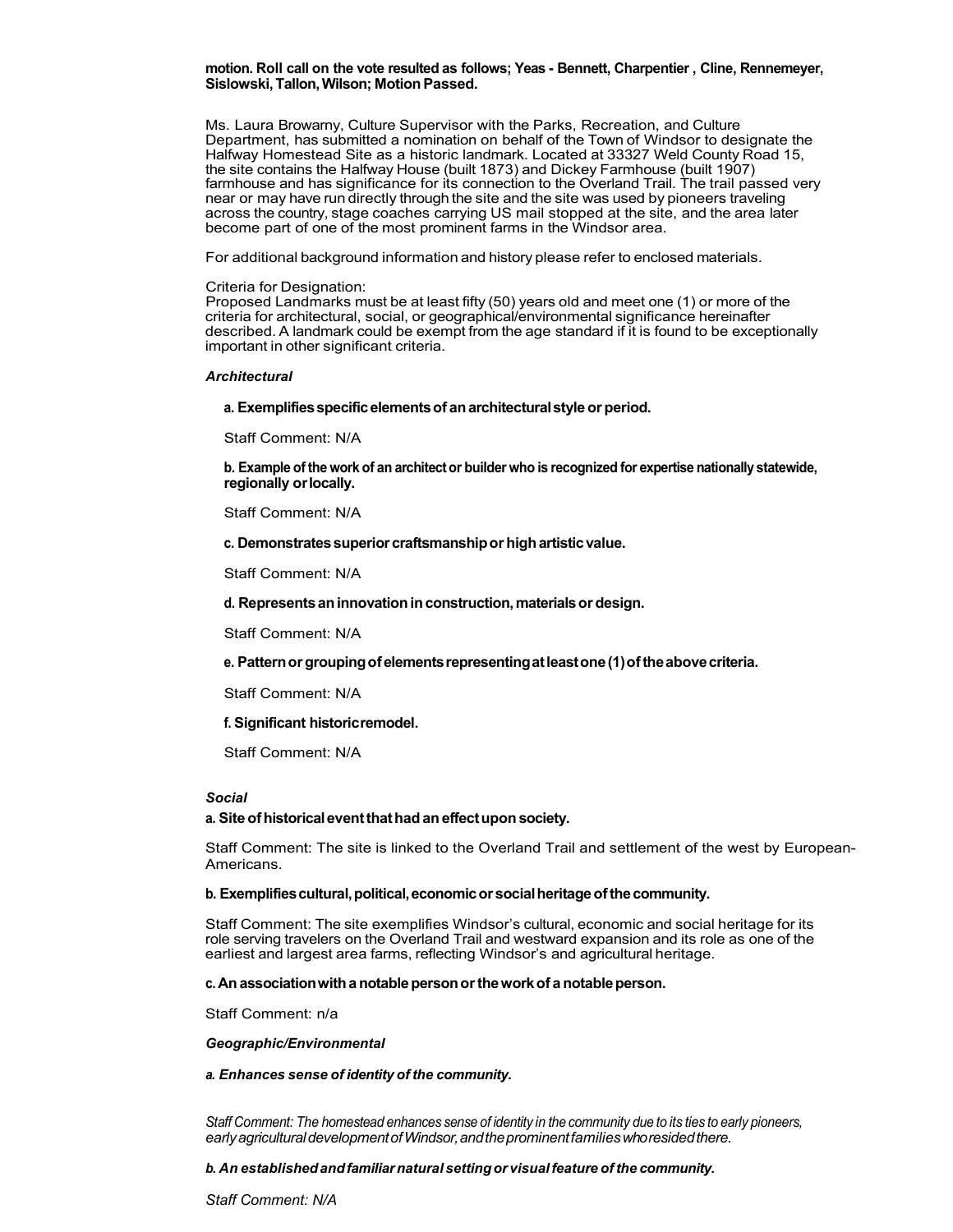**The physical integrity of the proposed landmarkswill also be evaluated using the following criteria (a propertyneednotmeetallofthe followingcriteria):**

**a. Shows character,interest or value as part of the development,heritage or cultural characteristicsof the community, region, State or nation.** 

Staff Comment: The site is associated with development and heritage of the Windsor community and western United States as outlined in sections above.

#### **b. Retainsoriginaldesignfeatures,materialsand/or character.**

Staff Comment: n/a

#### **c. Originallocationor samehistoriccontextafterhavingbeingmoved.**

Staff Comment: n/a

#### **d. Has beenaccuratelyreconstructedorrestoredbasedon documentation.**

Staff Comment: n/a

#### **Notifications**

Notifications for this public hearing and the Historic Preservation Commission public hearing were as follows:

- August 28, 2020 public notice published on Town website
- June 30,  $2020 -$  sign posted on site
- August 28, 2020 display ad published in the newspaper

Town Board Cline noted for the record that in her capacity as the Town Board Liaison to the Historic Preservation Commission, that her participation in the Historic Preservation Commission proceedings have no way influenced her or her capacity as a Town Board Member on any topic presented this evening. She will make her decision and cast her vote based solely on the evidence presented at this hearing.

Per Mr. Hornbeck, the Homestead property that contains the halfway house was built in 1873 as well as the Dickey Farmhouse built in 1907. The site is significant due to being the site of a historical event that had an effect upon society and linked to the Overland Trail and the settlement of the West by EuropeanAmericans. The property does retain its physical integrity to warrant landmark designation. There was a public hearing notification sent out for this hearing as well as the Historic Preservation hearing. At their September 9th meeting, the Historic Preservation Commission forwarded a recommendation of approval to the Town Board of the Halfway Homestead as a local historic landmark.

Town Board Member Sislowski asked if the local designation is approved, would the Town also want to pursue State recognition or National Landmark designation. Per Ms. Browarny, it is a goal but have to go in the order starting with Local approval and work the way up. This property has been preliminarily declared eligible for national status, but in order to start receiving funding from the State Historic Preservation, they must start at the local level.

# **Town Board Member Tallon moved to close the public hearing, Board Member Cline seconded the motion.Rollcallonthevoteresultedasfollows;Yeas-Bennett,Charpentier,Cline,Rennemeyer, Sislowski,Tallon,Wilson; MotionPassed.**

4. Ordinance No. 2020-1615 - An Ordinance Designating the Halfway Homestead as a Local Historic Landmark- Jacoby Farm Subdivision 2nd Filing Tract G - Laura Browarny, Town of Windsor, Applicant

Please refer to agenda item D.3 for discussion and recommendation.

**Town Board Member Wilson moved to approve Ordinance No. 2020-1615 as presented., Town Board MemberSislowskisecondedthemotion.Rollcallonthevoteresultedasfollows;Yeas-Bennett,**  Charpentier, Cline, Rennemeyer, Sislowski, Tallon, Wilson; Motion Passed.

5. Public Hearing Regarding Designation of the Dickey Farmhouse as a Local Historic Landmark- Jacoby Farm Subdivision 2nd Filing Tract G - Laura Browarny, Town of Windsor, Applicant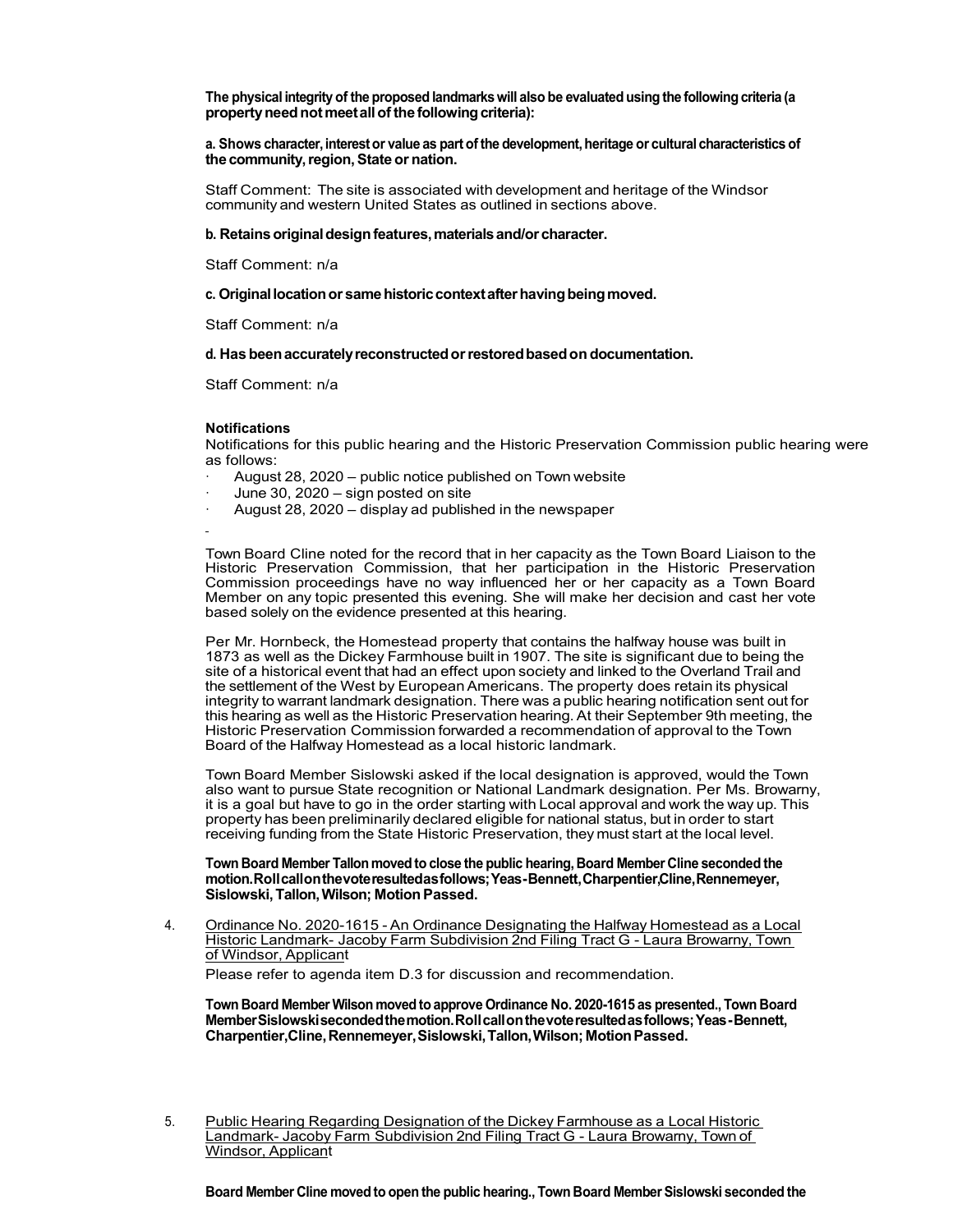#### **motion.Rollcallonthevoteresultedasfollows;Yeas-Bennett,Charpentier,Cline,Rennemeyer, Sislowski,Tallon,Wilson; MotionPassed.**

Ms. Laura Browarny, Culture Supervisor with the Parks, Recreation, and Culture Department, has submitted a nomination on behalf of the Town of Windsor to designate the Dickey Farmhouse as a historic landmark. Located at 33327 Weld County Road 15, the farmhouse was originally built in 1907 by Robert S. Dickey.

For additional background information and history please refer to enclosed materials.

# **Criteria for Designation:**

Proposed Landmarks must be at least fifty (50) years old and meet one (1) or more of the criteria for architectural, social, or geographical/environmental significance hereinafter described. A landmark could be exempt from the age standard if it is found to be exceptionally important in other significant criteria.

## **Architectural**

a. Exemplifies specific elements of an architectural style or period. Staff Comment: The Farmhouse is unique to Windsor in that it combines elements from many of the popular styles of the time. The house incorporates elements from the common German-Russian four-square house seen in Windsor's early days, Victorian design motifs, and elements of ranch/bungalow styles. The house itself is a one and a half stories, given more prominence to the building but adding little usable space.

b. Example of the work of an architect or builder who is recognized for expertise nationally, statewide, regionally or locally. Staff Comment: N/A

c. Demonstrates superior craftsmanship or high artistic value. Staff Comment: The farmhouse demonstrates superior craftsmanship in its combination of styles outlined above. Newspaper articles from the time describe the building as "fine", "pretty", and "modern", indicating superior craftsmanship. The house includes embellished forms of Victorian motifs, with a gingerbread dormer and ornate front porch.

d. Represents an innovation in construction, materials or design. Staff Comment: N/A

e. Pattern or grouping of elements representing at least one (1) of the above criteria. Staff Comment: N/A

f. Significant historic remodel. Staff Comment: N/A

#### **Social**

a. Site of historical event that had an effect upon society. Staff Comment: N/A

b. Exemplifies cultural, political, economic or social heritage of the community. Staff Comment:

The Farmhouse exemplifies Windsor's cultural, economic and social heritage as an agricultural community. The Farmhouse was part of one of the earliest and largest farms in Windsor, known as the Home Farm and was an important gathering place in the community. The farmhouse hosted Chautauqua meetings, held meetings of prominent area businessman, and served as a place for community gatherings and parties.

c.An association with a notable person or the work of a notable person. Staff Comment:

Robert S. Dickey was a prominent member of the Windsor Community. He operated one of the early stores in Windsor, the Weller-Cobbs Merchandise Company, served as president of the Farmers State Bank, director of a church choir, was a farmer operating over 400 acres of land, one of the first teachers in Windsor and later became the Superintendent of Schools.

Jacob Henry Jacoby, Sr. immigrated to Windsor in 1910 with his family. He worked for a time at the Great Western Sugar Company mill in Windsor, as did many other Volga Germans, and the Jacoby family was one of the immigrant families that the Dickey family hired to help them farm their land. Germans from Russia, or Volga Germans, originally came from Germany. During the eighteenth century, Catherine the Great and her grandson, Alexander I, invited Germans to settle rich farm lands along Russia's Volga River. Political turmoil in

Russia at the end of the nineteenth century motivated thousands of Volga Germans to immigrate to the United States, where they settled on the plains of Kansas, Colorado, and the Dakotas.

# **Geographic/Environmental**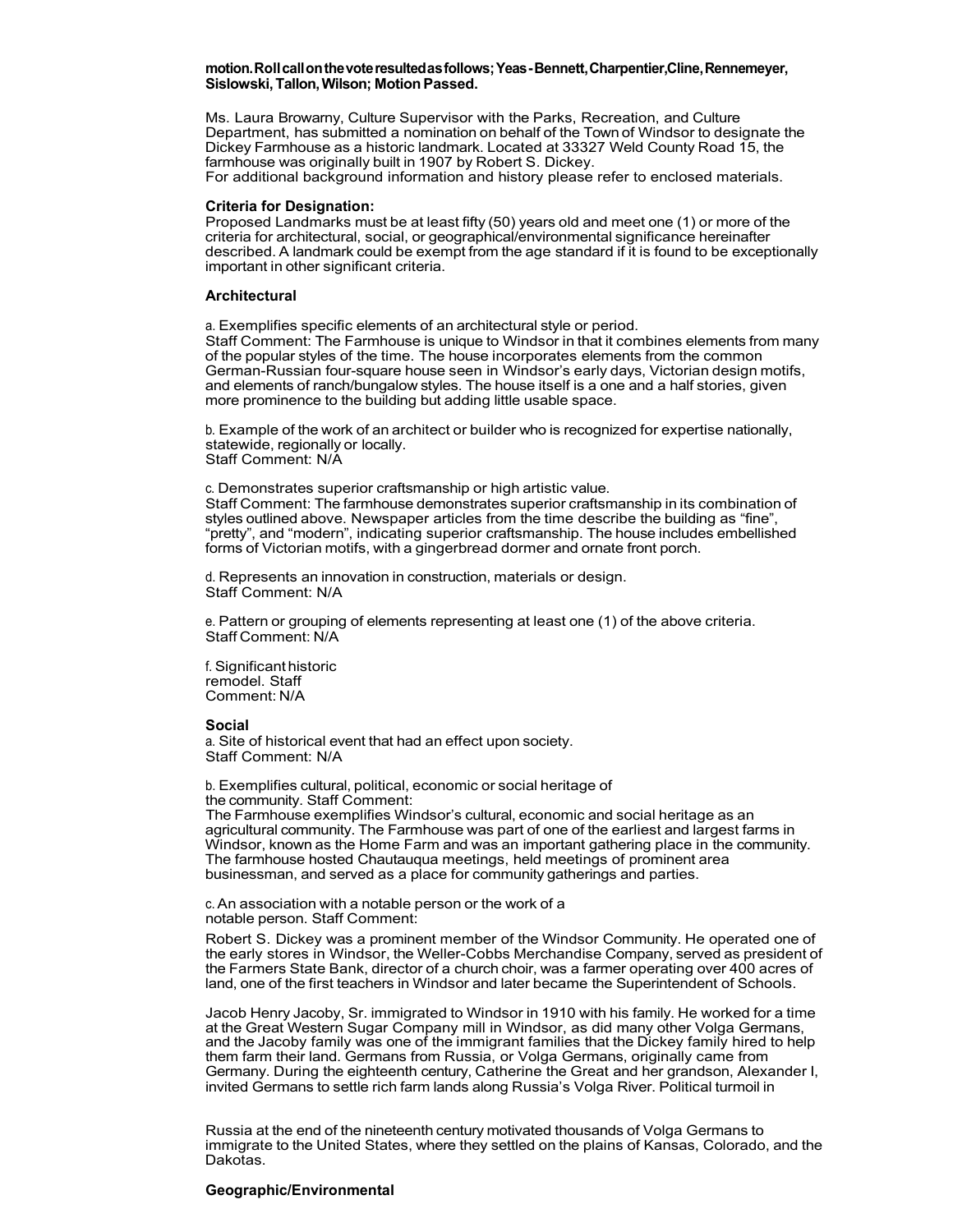a. Enhances sense of identity of the community.

Staff Comment: The Farmhouse enhances sense of identity in the community due to its ties to the early agricultural development of Windsor and the prominent families who resided there.

b.An established and familiar natural setting or visual feature of the community. Staff Comment: N/A

# **Physical Integrity**

The physical integrity of the proposed landmarks will also be evaluated using the following criteria (a property need not meet all of the following criteria):

a. Shows character, interest or value as part of the development, heritage or cultural characteristics of the community, region, State or nation.

Staff Comment: The Farmhouse is directly associated with development and heritage of the Windsor community, as outlined in sections above.

b. Retains original design features, materials and/or character.

Staff Comment: The structure has retained many original design features and materials. Some original materials have been covered; however, removal of non-contributing materials will reveal the original character of the building.

c. Original location or same historic context after having being moved. Staff Comment: The Farmhouse is in its original location.

d. Has been accurately reconstructed or restored based on documentation. Staff Comment: This section is not applicable at present. Work may be needed to restore the structure and will need to be done following the Secretary of Interiors Standards.

# **Notifications**

Notifications for this public hearing and the Historic Preservation Commission public hearing were as follows:

• August 28, 2020 – public notice published on Town website

• June 30, 2020 – sign posted on site

• August 28, 2020 – display ad published in the newspaper

Per Mr. Hornbeck, this is for the Dickey Farmhouse which is located on the Halfway Homestead site. The Dickey Farmhouse was built in 1907 by Robert S. Dickey. The house incorporates elements from the common German- Russian foursquare house seen in Windsor's early days. The farmhouse was an important gathering place in the community hosting meetings of prominent businessmen as well as a meeting place for gatherings and parties in Windsor's early days. Robert S. Dickey was one of the prominent members of the community, operating one of the first stores in Windsor, President of the Farmer's State Bank, one of the first teachers, and superintendent of the schools in Windsor. There were public hearing notifications for this hearing as required by the code. At their September 9th meeting, the Historic Preservation Commission forwarded a recommendation of approval to the Town Board for the designation of the Dickey Farmhouse as a local historic landmark.

**Mayor Pro TemBennett moved to close the public hearing., Town Board Member Tallon seconded the motion.Rollcallonthevoteresultedasfollows;Yeas-Bennett,Charpentier,Cline,Rennemeyer, Sislowski,Tallon,Wilson; MotionPassed.**

6. Ordinance No. 2020-1616 - An Ordinance Designating the Dickey Farmhouse as a Local Historic Landmark- Jacoby Farm Subdivision 2nd Filing Tract G - Laura Browarny, Town of Windsor, Applicant

Please refer to item D.6 for discussion and recommendation.

**Town Board Member Tallon moved to approve Ordinance No. 2020-1616 as presented., Town Board MemberWilsonsecondedthemotion.Rollcallonthevoteresultedasfollows;Yeas-Bennett, Charpentier,Cline,Rennemeyer,Sislowski,Tallon,Wilson;MotionPassed.**

7. Ordinance No. 2020-1614 - An Ordinance Designating the Halfway House as a Local Historic Landmark- Jacoby Farm Subdivision 2nd Filing Tract G - Laura Browarny, Town of Windsor, Applicant

Ms. Laura Browarny, Culture Supervisor with the Parks, Recreation, and Culture Department, has submitted a nomination on behalf of the Town of Windsor to designate the Halfway House as a historic landmark. Located at 33327 Weld County Road 15 on what's now known as the Jacoby Farm, the Halfway House was originally built in 1873 by Leonard John Hilton. It's believed to be Windsor's oldest building, built nine years before the town was established. Called the Halfway House due to its location approximately halfway between Greeley and Laporte on the Overland Trail; the Halfway House served as an inn, saloon, and post office in its early years.

For additional background information and history please refer to enclosed materials.

# **Criteria for Designation:**

Proposed Landmarks must be at least fifty (50) years old and meet one (1) or more of the criteria for architectural, social, or geographical/environmental significance hereinafter described. A landmark could be exempt from the age standard if it is found to be exceptionally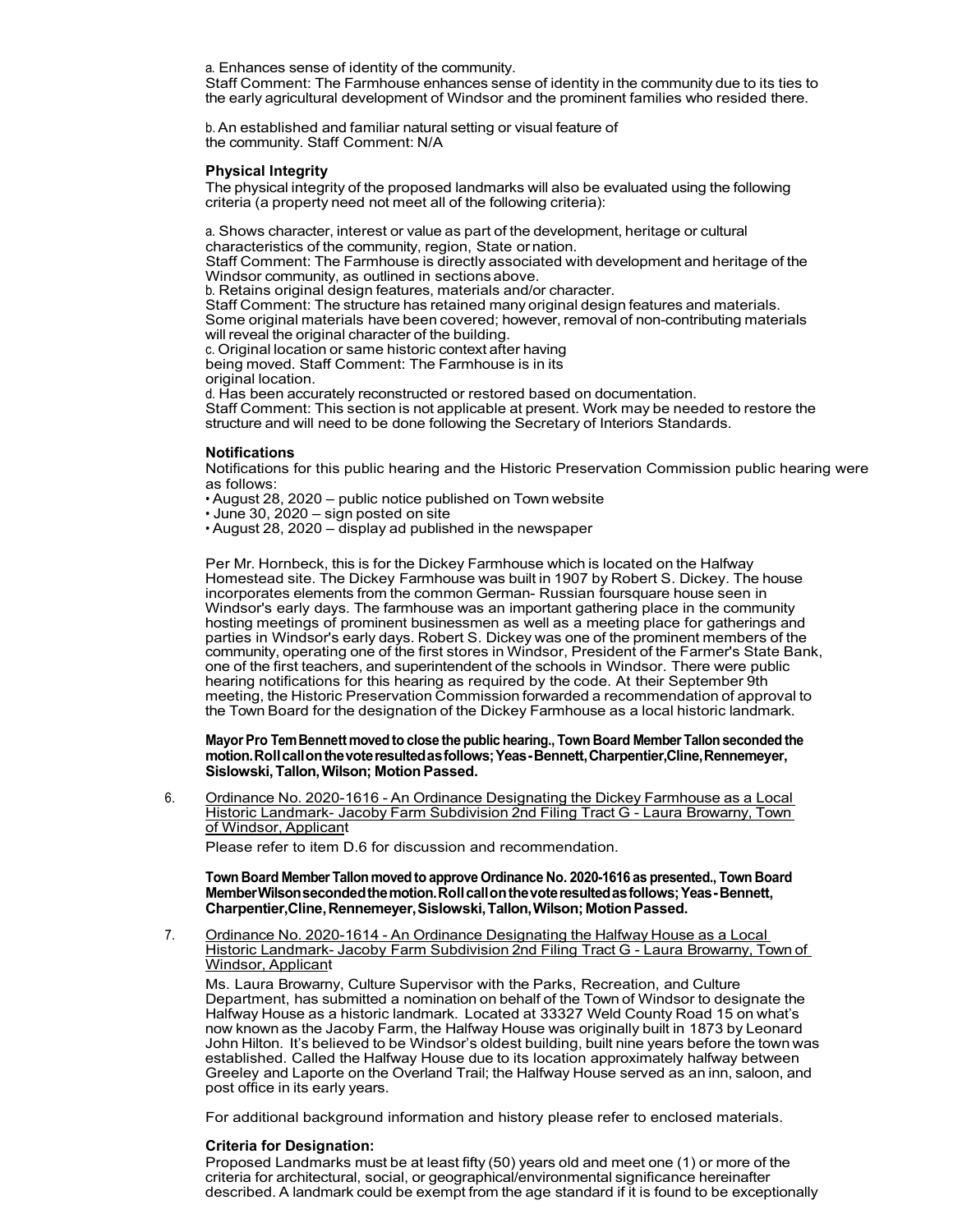important in other significant criteria. *Architectural*

> a. Exemplifies specific elements of an architectural style or period. *Staff Comment: N/A*

b. Example of the work of an architect or builder who is recognized for expertise nationally statewide, regionally or locally.

*Staff Comment: N/A*

Demonstrates superior craftsmanship or high artistic value. *Staff Comment: N/A*

d. Represents an innovation in construction, materials or design. *Staff Comment: N/A*

e. Pattern or grouping of elements representing at least one (1) of the above criteria. *Staff Comment: N/A*

f. Significant historic remodel. *Staff Comment: N/A*

#### *Social*

a. Site of historical event that had an effect upon society. *Staff Comment: N/A*

b. Exemplifies cultural, political, economic or social heritage of the community. *Staff Comment:*

*The Halfway House exemplifies the cultural, economic, and social heritage of the community. As the firstpermanentstructurebuiltinwhatisnow Windsor,thebuildingissignificantindemonstratingthe historyofwestwardexpansionandthefoundingofWindsor. Itsurvivedtheadventofagriculturein Windsorandhousedfarmersandtheirfamiliesforyearsandnow servesasareminderofWindsor's early days.*

c. An association with a notable person or the work of a notable person. *Staff Comment:*

*TheHalfwayHouseisassociatedwithnotablefamiliesthatwerecriticaltotheearlydevelopmentof Windsorasanagriculturalcommunity. JohnHiltonwasaCivilWarveteranwhoappearstohavefirst arrivedinColoradoin1869andraisedlivestock. HewaselectedJusticeofPeaceforWeldCountyin 1871andbuilttheHalfwayHousein1873,seeingtheeconomicpotentialofservingtravelersbetween FortCollinsandGreeley. HesuccessfullypetitionedtoopenthefirstpostofficeintheWindsorareaat theHalfwayHouse,servingaround30familiesinthesurroundingareafrom1873-1875.Hiltonlater soldtheHalfwayHouseandbecamea prominentattorneyin FortCollins.*

*Julius Weller was the first legal ownerof the Halfway House, having been granted homesteading rights tothesurrounding160acresoffarmlandin1875. HecontinuedtooperatetheHalfwayHouseasan*  inn. His son, 16-yearddFred Weller, opened a mercantile business in 1884 that soon merged with a *general store. Early customers included key historic figuresEdward Hollister and GovernorBenjamin Eaton. AfterJuliusWeller'sdeathin1889,theHalfwayHouseandfarmwaslefttoFredWeller,who soontradedthefarmtohisbusinesspartnerRobertS.Dickey. Fredwentontobecomeaprominent businessmaninWindsorandEaton,Colorado.Fredwasoneofthepetitionersin1890toincorporate Windsorasatown,servedasatrusteeonthefirstWindsorTownBoard,andwastheTownClerkfrom 1890 to May 1896.*

*RobertS.Dickey,inadditiontobeingpartnerswithFredWellerinoperatingoneoftheearlystoresin Windsor, the Weller-Cobbs Merchandise Company, was a farmer, one of the first teachers in Windsor and laterbecame theSuperintendentofSchools.*

*JacobHenryJacoby,Sr.immigratedtoWindsorin1910withhisfamily. Heworkedforatimeatthe GreatWesternSugarCompanymillinWindsor,asdidmanyotherVolgaGermans,andtheJacoby familywasoneoftheimmigrantfamiliesthattheDickeyfamilyhiredtohelpthemfarmtheirland. Germans from Russia, or Volga Germans, originally came from Germany. During the eighteenth*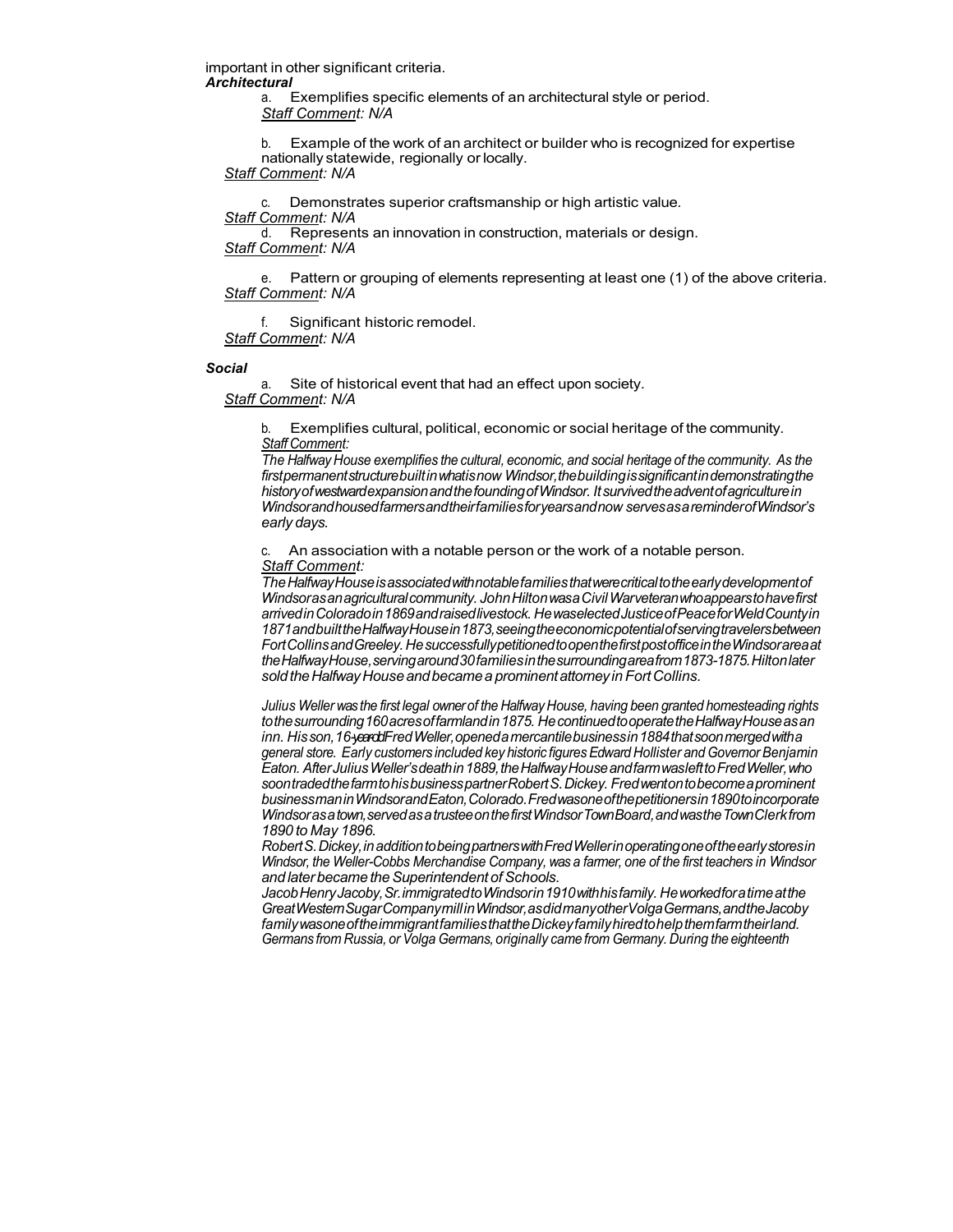*century,CatherinetheGreatandhergrandsonAlexanderIinvitedGermanstosettlerichfarmlands along Russia's Volga River. Political turmoil in Russia at the end of the nineteenth century motivated thousandsofVolgaGermanstoimmigratetotheUnitedStates,wheretheysettledontheplainsof Kansas, Colorado, and the Dakotas.*

## *Geographic/Environmental*

a. Enhances sense of identity of the community. *Staff Comment: N/A*

b. An established and familiar natural setting or visual feature of the community. *Staff Comment: N/A*

# **The physical integrity of the proposed landmarkswill also be evaluated using the following criteria (a propertyneednotmeetallofthe followingcriteria):**

a. Shows character, interest or value as part of the development, heritage or cultural characteristics of the community, region, State or nation. *Staff Comment:*

*The Halfway House is directly associated with development and heritage of the Windsor community and northern Colorado as outlined in sections above.*

b. Retains original design features, materials and/or character.

*StaffComment:Thestructurehasretainedmanyoriginaldesignfeaturesandmaterials.Some original materials have been covered; however,removal of non-contributing materials will reveal the original characterof the building.*

*c. Original locationor same historic contextafterhavingbeing moved. StaffComment:TheHalfwayHousemayhavebeenmovedafew hundredfeetatsomepointin its historybutitretainsitshistoriccontextashalfwaybetweenFortCollinsandGreeleyalongthe Overland Trailroute.*

*d. Has beenaccurately reconstructedorrestoredbasedondocumentation. StaffComment:Thissectionisnotapplicableatpresent.Workmaybeneededtorestorethe structureandwillneedtobedonefollowingtheSecretaryofInteriorsStandards.*

# **Notifications**

Notifications for this public hearing were as follows:

- July 28, 2020 public notice published on Town website
- June 30, 2020 sign posted on site
- July 31, 2020 display ad published in the newspaper

Per Mr. Hornbeck, this is the second reading of the designation ordinance. There are no changes from the first reading of the ordinance. The Halfway House was originally built in 1873 and served travelers on the Overland Trail route between Greeley and Fort Collins as an Inn, Salon, and Post Office.

Mayor Rennemeyer opened the meeting up for public comment, to which there was none.

**Town Board Member Tallon moved to approve Ordinance No. 2020-1614 as presented., Town Board MemberWilsonsecondedthemotion.Rollcallonthevoteresultedasfollows;Yeas-Bennett, Charpentier,Cline,Rennemeyer,Sislowski,Tallon,Wilson;MotionPassed.**

# E. COMMUNICATIONS

1. Communications from TownAttorney

Per Mr. McCargar, reminded the Board that when making a motion to enter into an executive session, the entirety of the executive session title needs to be read.

2. Communications from TownStaff

Per Mrs. Humphries, a conditional offer for the IT Manager has been extended and upon passing everything, they will start on the 28th. Mrs. Humphries provided an update on all the new enhancements with the TV station including a new Roku and Apple TV application to stream all of the Board Meetings as well as a livestream of all events.

Ms. Miller provided an update on the grants and programs on which the Economic Development staff are working. Staff is pushing out the Mini-marketing Grant Program round two, as well as Energize Colorado Grant, and the Weld Recovery grant program. There are currently thirty-seven applicants for the second round of the Mini- marketing grants. Of the \$25,000 invested in the Larimer County Partners Fund, there are three applicants that have taken advantage of \$60,000 in loans from the Larimer County fund. There have been a few applicants taking advantage of the Upstate Recovery fund and anticipate a weekly update from that office starting next week.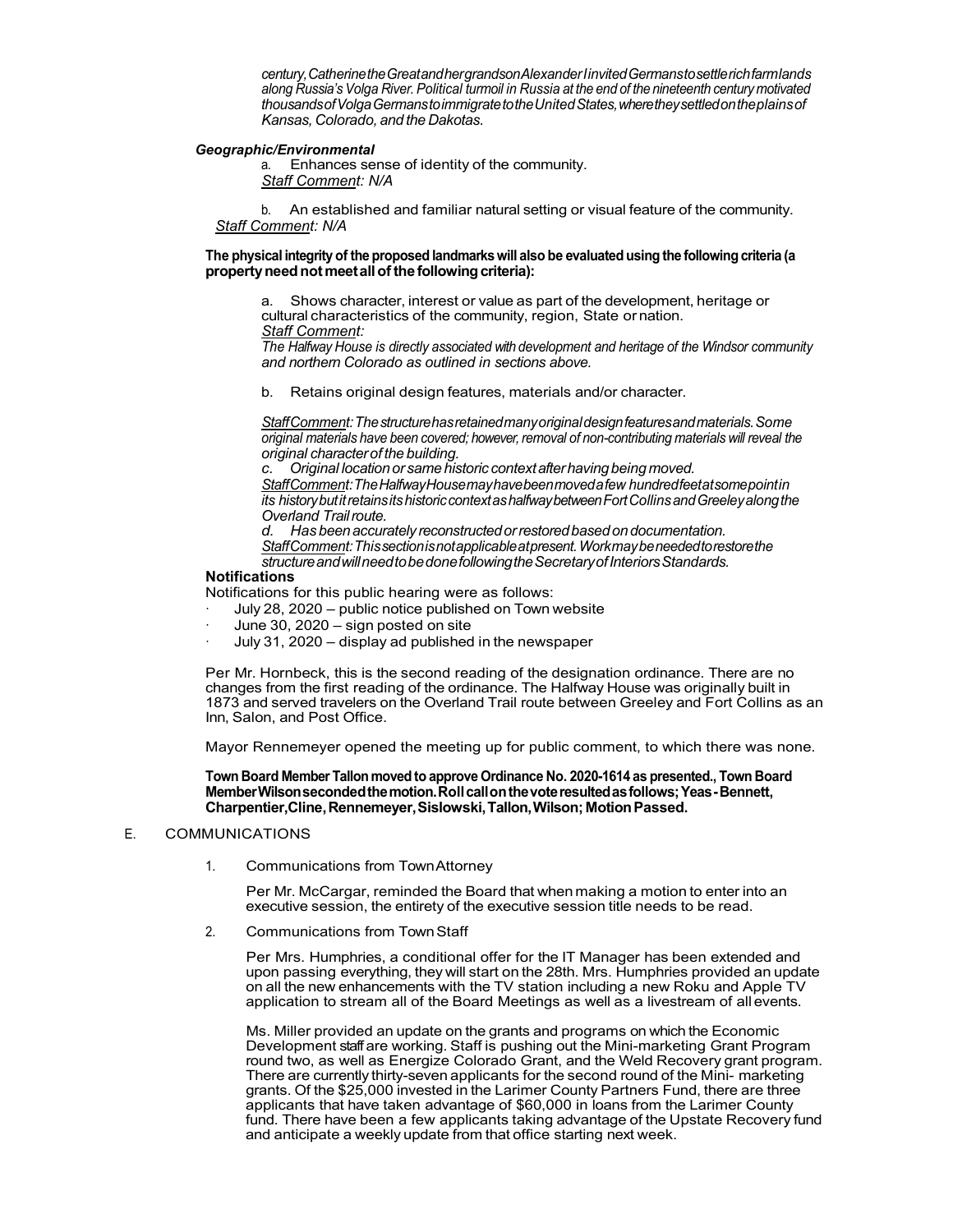Per Mr. Moyer, in the packet is the July financial report and overall is basically good news on the revenue. The three major tax collections are clearing the six-month benchmark, the construction use tax took a sharp rise in July. The revenue hit the Town took was not quite as bad as originally thought. Mayor Rennemeyer asked when the August report would be ready, Mr. Moyer stated that it would be safe to say at the next meeting.

Mr. Lucas thanked the board for the support of the Kodak dedication.

- a. Finance Report July 2020
- 3. Communications from TownManager

Per Mr. Hale, with the adoption of the new strategic plan, there will be a new envisio report beginning next meeting.

- a. Monthly Envisio Report
- 4. Communications from TownBoard

Town Board Sislowski asked if there was anything in place for the colder weather hits for restaurants and COVID restrictions. Mr. Hale responded that the State is encouraging local governments to do what we can to facilitate outdoor seating in an effort to continue social distancing. There are plans to set a meeting with Economic Development, Planning, the Downtown Development Authority, and possibly a CDOT rep to see what can the Towndo.

Mayor Rennemeyer stated that Mr. Hale and himself had a graduation for Water Literate Leaders, a nine- month class.

# F. EXECUTIVE SESSION

1. An Executive Session Pursuant to C.R.S. §24-6-402 (4)(e)(I) for the Purpose of Determining Positions Relative to Matters that may be Subject to Negotiations; Developing Strategy for Negotiations; and Instructing Negotiators with Respect to Future Legends Sports Park. (Shane Hale, Town Manager; Ian McCargar, TownAttorney

# **Motion Passed.**

2. An Executive Session Pursuant to C.R.S. §24-6-402 (4)(e)(I) for the Purpose of Determining Positions Relative to Matters that may be Subject to Negotiations; Developing Strategy for Negotiations; and Instructing Negotiators with Respect to Conservation Easements. (Eric Lucas, Public Services Director; Shane Hale, Town Manager)

**Town Board Member Sislowski moved to enterinto an Executive Session pursuant to Colorado Revised Statutes 24-6-402(4)(e)(I)forthe purpose of determining positions relative to matters that may be subject to negotiations; developing strategy for negotiations; and instructing negotiators with respect to Future Legends Sports Park and enter into an Executive Session pursuant to Colorado Revised Statutes 24-6- 402(4)(e)(I)forthepurposeofdeterminingpositionsrelativetomattersthatmaybesubjectto negotiations; developing strategy for negotiations; and instructing negotiators with respect to conservation easements., Mayor Pro TemBennett seconded the motion. Roll call on the vote resultedas follows;Yeas-Bennett,Charpentier,Cline,Rennemeyer,Sislowski,Tallon,Wilson;MotionPassed.**

Upon a motion duly made, the Town Board entered into an Executive

Session at 9:08 p.m. Upon a motion duly made, the Town Board returned

to the Regular Meeting at 10:04 p.m. The Executive Session was closed

and the Town Board returned to the Regular Meeting.

Upon returning to the Regular Meeting, Mayor Rennemeyer advised that if any participants in the Executive Session believed the session contained any substantial discussion of any matters not included in the motion to convene the Executive Session, or believed any improper action occurred during the Session in violation of the Open Meetings Law; such concerns should now be stated. Hearing none, the Regular Meeting resumed at 10:04 p.m.

G. ADJOURN

**Town Board Member Sislowski moved to Motion, Town Board Member Tallon seconded the motion. Roll call on** the vote resulted as follows; Yeas - Bennett, Charpentier , Cline, Rennemeyer, Sislowski, Tallon, Wilson; **Motion Passed.**